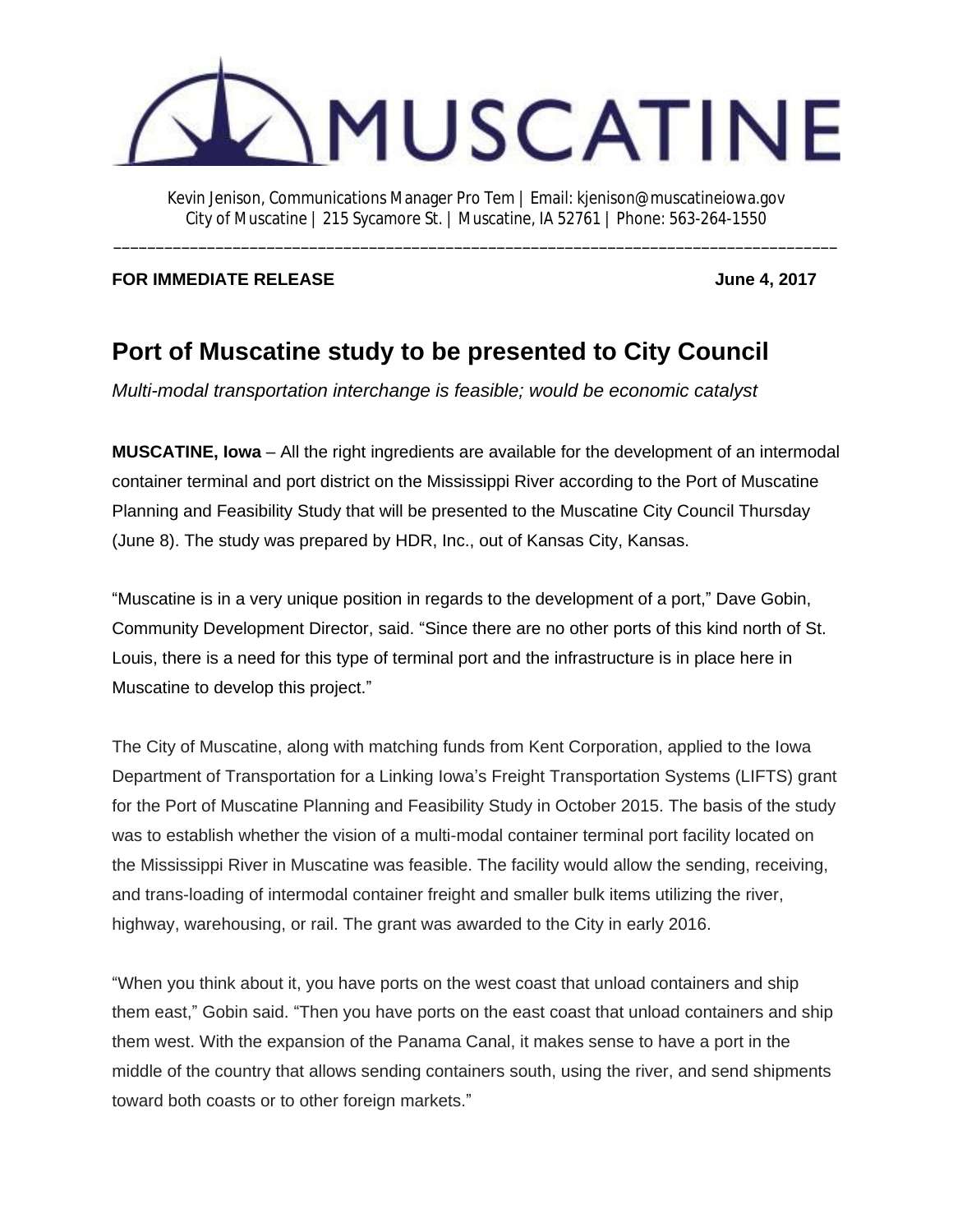

\_\_\_\_\_\_\_\_\_\_\_\_\_\_\_\_\_\_\_\_\_\_\_\_\_\_\_\_\_\_\_\_\_\_\_\_\_\_\_\_\_\_\_\_\_\_\_\_\_\_\_\_\_\_\_\_\_\_\_\_\_\_\_\_\_\_\_\_\_\_\_\_\_\_\_\_\_\_\_\_\_\_\_\_\_

Moving containers on the Mississippi River makes good economic sense according to Gobin.

"Shippers and residents will both benefit economically from the development of this terminal," Gobin said. "Shippers will see reduced costs associated with moving their commodities from one market to another while residents will see benefits from increased employment opportunities, housing options, more businesses, and more money spent in the community."

Most commodities move down river with farm and food products accounting for 16.08 million short tons in 2016 according to data gathered at Lock and Dam 17 by the US Army Corps of Engineers. Other commodities moving through the Muscatine area include coal (1.70 short tons in 2016), petro and petroleum products (0.20), chemicals (4.37), crude materials (1.79), and manufactured goods (1.49). Total tonnage moving through Lock and Dam 17 has remained steady to slightly increasing each year with 25.77 million short tons recorded in 2016.

The study also says that these commodities are most cost effectively shipped by water due to their lower value per ton, they are not time sensitive, and they can be handled with lower labor requirements and cost. Commodities moving north and south along the system are either destined for domestic use near river ports or for international ship movements where these cargoes are transloaded to ocean going ships or coastal barges.

Inland river ports and terminals must have several key characteristics to be functional according to the HDR report. These include: access for the intended vessels, unencumbered road access (not near residential communities) that connect to main thoroughfares such as large connector roads or highways, rail access, and sufficient land for expansion

The proposed site of the terminal is located on property owned by Kent Corporation on a bend of the Mississippi River south of Muscatine on a large flat area separated from the river by a levee. Kent Corporation intends for the 100 acre site to be a public access terminal port facility.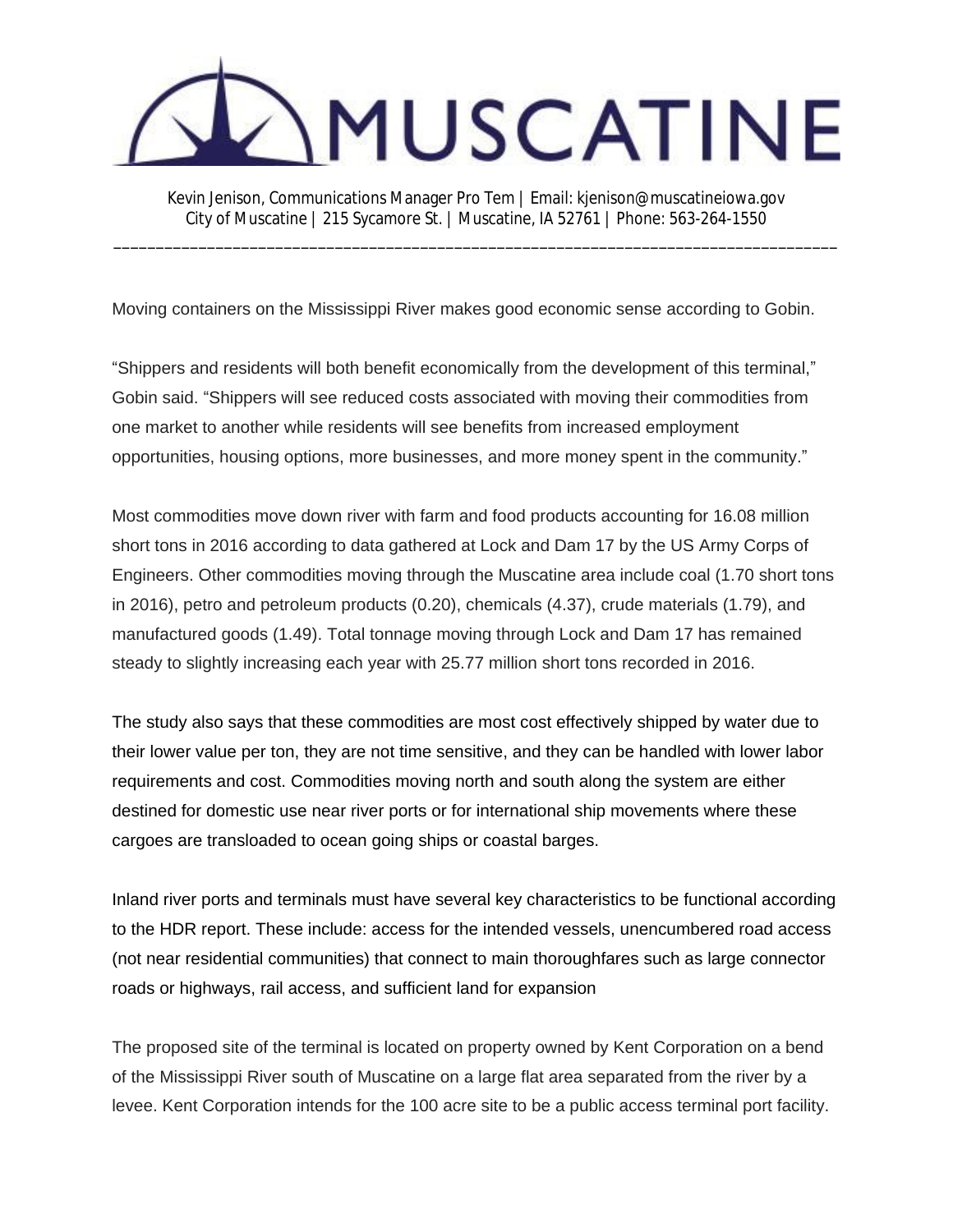

\_\_\_\_\_\_\_\_\_\_\_\_\_\_\_\_\_\_\_\_\_\_\_\_\_\_\_\_\_\_\_\_\_\_\_\_\_\_\_\_\_\_\_\_\_\_\_\_\_\_\_\_\_\_\_\_\_\_\_\_\_\_\_\_\_\_\_\_\_\_\_\_\_\_\_\_\_\_\_\_\_\_\_\_\_

The site studied has easy access to rail and major highways along with access for the intended vessels.

"One of the other things that a river port must do is be flexible," Gobin said. "There will be times during the winter months when the river is shut down by ice and you need to have the ability to transport by rail or by truck as needed during this time period without traffic congestion within the community. This port will be able to do that and have little down time during the year."

The HDR team approached the feasibility study by looking at current and future business operations and opportunities, the competitive port landscape, and business investment in the region, along with what new infrastructure requirements there would be and what governance models for ownership and operation of a port would work for this project. Not included in the study was any engineering design or environmental analysis.

Among the recommendations that will be presented to the Council from the study are:

- Develop a structure for a public association that incorporates public-private partnerships;
- Develop strategic goals and master planning objectives for the proposed port development;
- Quantify potential funding opportunities;
- Adjust municipal zoning to create a specific and inclusive "port zone";
- Agree on an acceptable site plan for the proposed Muscatine port site;
- Develop site engineering with phased timeline and specified costing;
- Undertake the required federal and state permitting processes including USACE processes;
- Develop a business development process including shipper, consignee, broker, and carrier database;
- Develop an initial construction plan to meet basic requirements of a new marine facility, taking into account plausible short term opportunities;